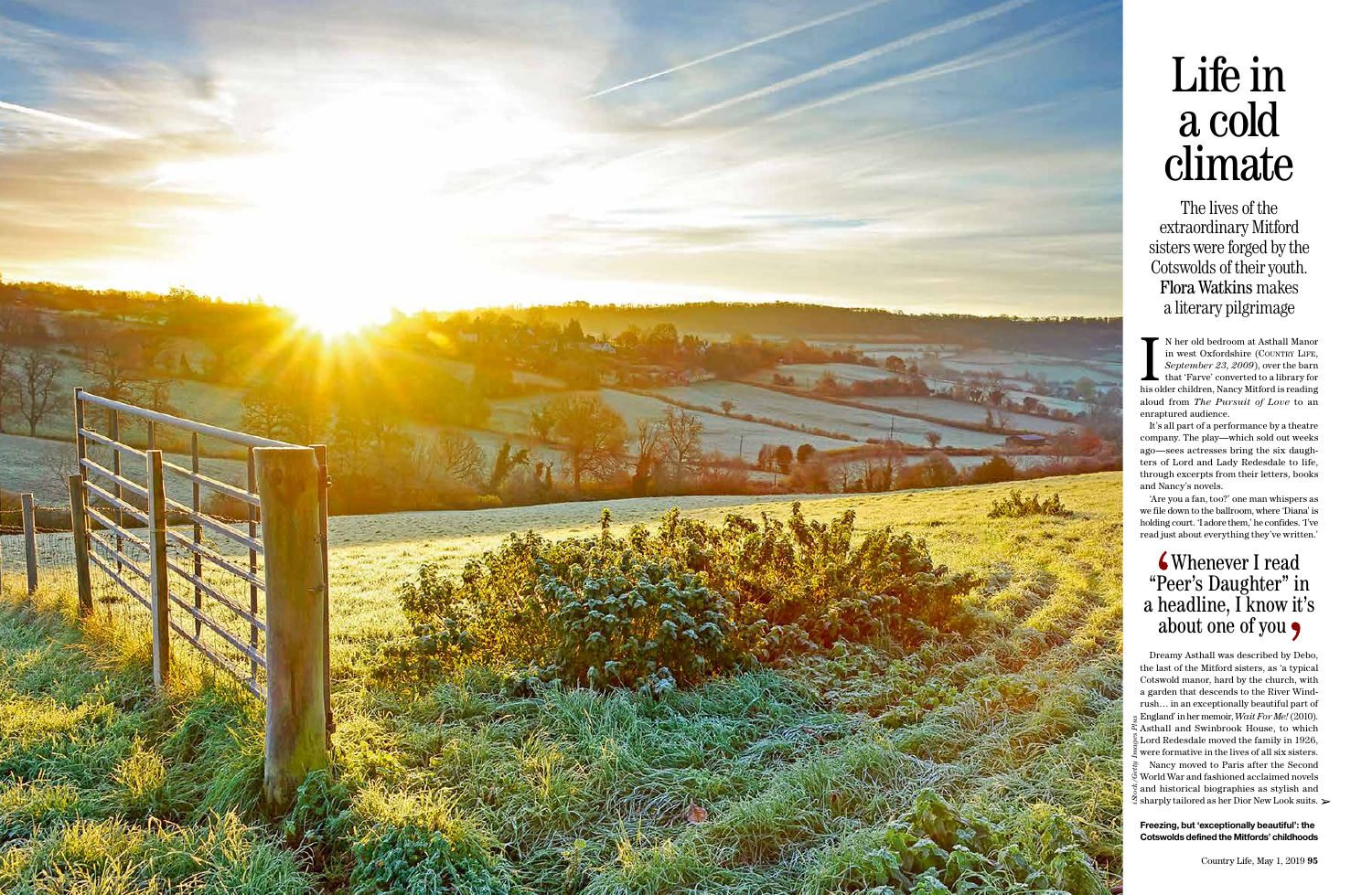*Facing page:* **Four of the sisters (***clockwise from top***): Unity, Jessica, Diana and Nancy.** *Above:* **Asthall Manor, immortalised as Alconleigh**

- Aged 19, Decca (Jessica) eloped sensationally with Churchill's radical Socialist nephew, Esmond Romilly, and later forged a successful career as a left-wing journalist and civilrights campaigner in the USA. Diana's second  $\tilde{\mathbb{S}}$  marriage, to the British Fascist leader Sir
- Oswald Mosley, took place in the home of Joseph Goebbels, with Hitler in attendance. Unity also became friends with Hitler and attempted suicide at the outbreak of war. (Their brother Tom—the heir—was killed fighting in Burma in 1945.)
- *Illustrated London News/Mary Evans; Luise Berg-Ehlers/Alamy Stock Photo* It was Debo, who became the Duchess of Devonshire, and Pamela, described as 'most rural of them all' in Sir John Betjeman's poem *The Mitford Girls*, who were the great countrywomen among the sisters. However, Nancy's two masterpieces, the highly autobiographical *The Pursuit of Love* and *Love in a Cold Climate*, are set in her childhood home among the 'beautiful bleak Cotswold uplands' described by Fanny in the opening pages of *Pursuit*.
- That landscape is 'very present and very important', thinks Charlotte Mosley, Diana's  $\frac{1}{2}$  daughter-in-law and editor of Nancy's essays  $\ddot{\tilde{z}}$  and letters and the gargantuan *Letters*





The Mitford name was, however, first made famous—nay, infamous—by her younger sisters. 'Whenever I read the words "Peer's Daughter" in a headline, I know it's going to be... about one of you children,' sighed 'Muv'.

*Between Six Sisters* (2007). 'The love of the country was deeply rooted in Nancy as well,' continues Mrs Mosley. 'The very last thing she said when she was dying was "I'd give anything for one more day's hunting".'

#### **6** The Hons' linen cupboard, the Bolter and Uncle Matthew have passed into folklore  $\bullet$

Miss Pearson takes me on an unofficial Mitford tour, taking in the Hons' linen cupboard on the top floor and a mural Nancy painted in her bedroom when she was at the Slade. 'I haven't changed the rooms at all, except the kitchen,' she divulges. 'There was  $\geq$ 

Batsford Park, the Mitfords' ancestral Cotswolds home, which was sold by Lord Redesdale to pay death duties in 1919, appears as the 'Gothic French castle', Hampton, in *Love in a Cold Climate*. Nancy's love of Asthall is evident in Alconleigh, the Radletts' home in *Pursuit*, although its setting, 'stuck high upon the hillside', is that of Swinbrook, which Farve built and was christened 'Swine-brook' by Nancy and loathed by most of the children.

Only Debo, with her hens and hunting with the Heythrop, was really happy there. Nancy recalled being bored and frustrated, as did Decca, who couldn't wait to get away. 'Freezing winter gave way to frosty spring… but nothing ever, ever happened,' she lamented in her memoir, *Hons and Rebels* (1960).

That perpetual cold saw the sisters take refuge in the only warm place in the house, the Hons' linen cupboard, one of the great comedic conceits of *Pursuit*. Together with the Bolter and Uncle Matthew—very much Farve, with his bloodhounds, child hunts and irascible temper: 'in precisely six-andthree-quarter minutes, the damned fella will be late'—it has passed into folklore.

With her 'light, yet profound' novels, it was Nancy who did most to fashion the 'Mitford myth', thinks Laura Thompson, author of a witty biography, *Life in a Cold Climate*  (2004). 'Some of Lady Montdore's lines are among the funniest in literature,' she believes, citing: 'Love indeed—whoever invented love ought to be shot.'

For the Mitford fans enjoying the play at Asthall, getting a glimpse inside the house is the ultimate experience. A few rooms are open during the biennial sculpture exhibition 'On Form' (COUNTRY LIFE, *June 6, 2018*), Rosie Pearson, Asthall's chatelaine since 1997, tells me later. Apart from this handful of events, the house is private, 'because,' she stresses, 'it is a home'.